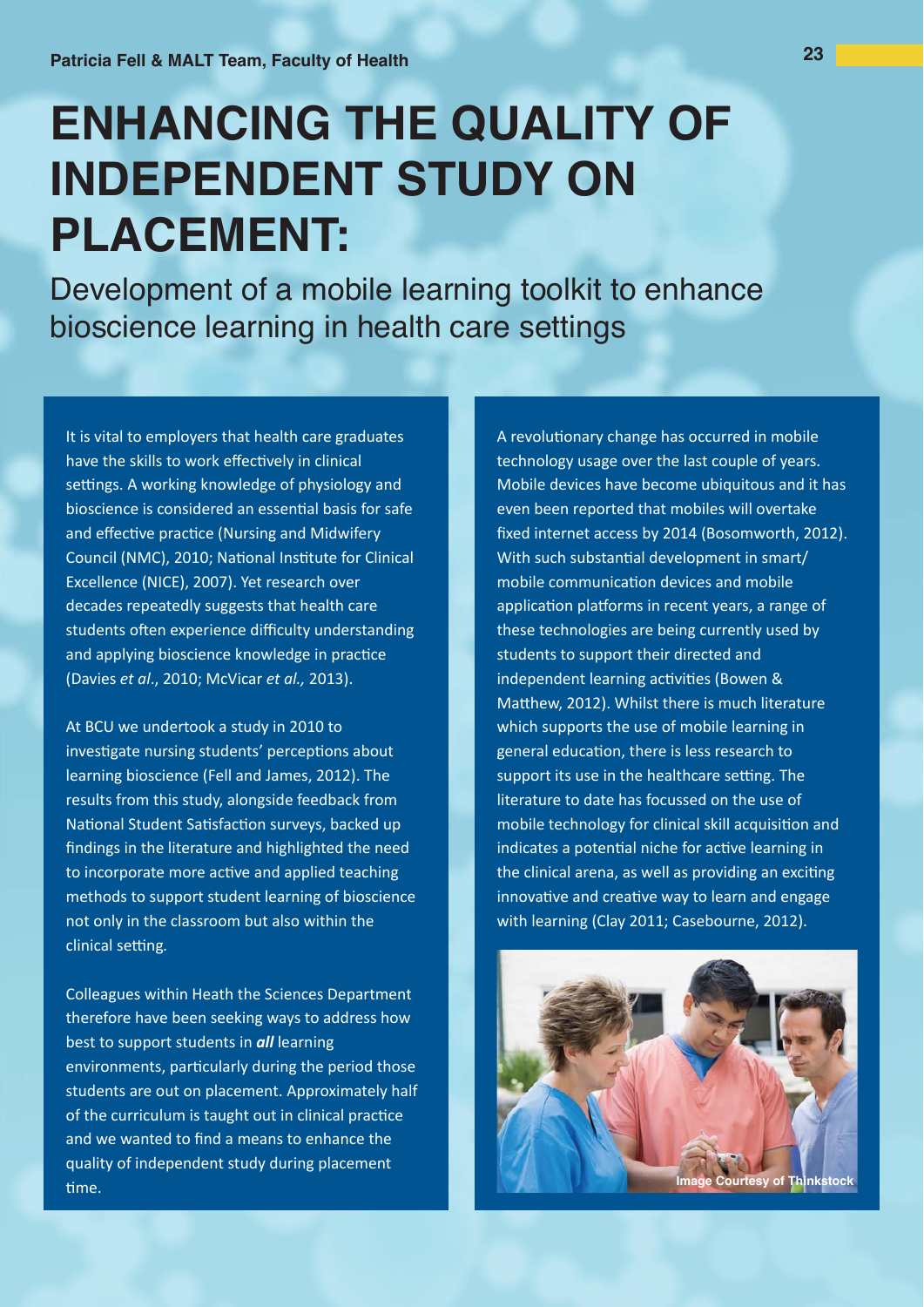The 'Mobile Application Learning Toolkit' (MALT) **Project** 

The MALT project aims to develop and evaluate a mobile learning toolkit of applied bioscience resources consisting of an electronic web based App and associated laminated lanyard cards in order to help students acquire and consolidate physiological knowledge and apply it in practice.

Lanvard cards, containing key facts, are included as part of the toolkit to enable students to access resources whilst in a clinical setting where technology may not be available. QR codes, located on the lanyard cards, will provide direct links to the more detailed information available on the web based app. Consequently, the electronic app and laminated lanyard cards can be used independently or with in conjunction with each other.

It is hoped that the project will provide information on the potential of both electronic and non-electronic forms of mobile learning to enhance student engagement with the learning process within the healthcare setting. This project therefore represents exciting new frontiers in pedagogy and addresses a very clear need as identified in the literature.

Partly funded through the Higher Education Academy Departmental Teaching Development Grant scheme, the project involves close collaboration between health scientists, academics, health professionals, student partners and TETL learning technologists to name but a few!

# What are health care students' views on mobile learning?

As an initial step we undertook a survey to explore what our students' views were on the use of mobile technologies for learning and what design features they would prefer in an electronic App.

Questionnaires were completed by 219 healthcare students from three undergraduate programmes: BSc Nursing (n=109), BSc Speech & Language Therapy (SLT) (n=62) & DipHE Operating Department Practitioners (ODP) (n=48).

The findings from this survey clearly show that a high percentage of students are familiar with mobile technology. On average 81% of students regularly accessed the internet through mobile technology. Familiarity with Apps was also evident with 91% of health care students downloading and using an App for their phone, computer or tablet

| <b>Preferred Learning Style/Design Features</b><br><b>Identified</b>                                       | <b>Design Features Incorporated in Toolkit</b>                                                                                                                    |
|------------------------------------------------------------------------------------------------------------|-------------------------------------------------------------------------------------------------------------------------------------------------------------------|
| Visual forms of learning preferred by a majority of<br>students (75% (ODP), 65% (SLT), and 56% (Nursing)). | Diagrams, animations and videos feature heavily within<br>toolkit.                                                                                                |
| 64 % of students considered the ability of the app to be<br>interactive as very important.                 | The app contains an option in all sections for students to<br>complete interactive activities.                                                                    |
| 86% required an app which is easy to navigate.                                                             | Learning technologist have designed the app to be user<br>friendly. This requires confirmation through evaluation to<br>ensure students find this to be the case. |
| Opinion was divided as to whether an app should contain<br>brief notes (47%) or more detailed content.     | The app contains an option for more detailed information<br>and also includes flashcards which contains key points<br>only.                                       |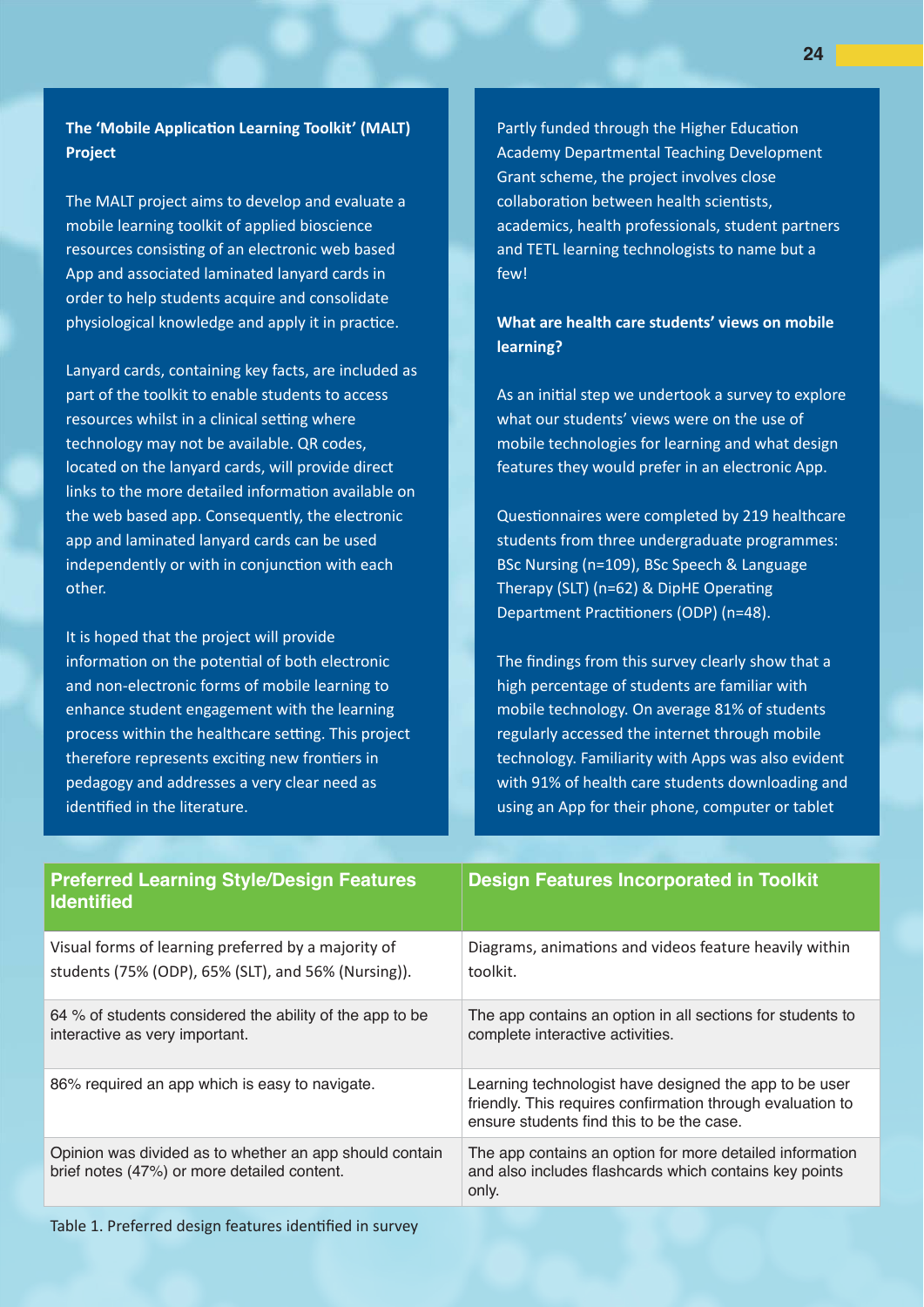and 64% of students reporting using Apps on a day to day basis. Nonetheless, only 20% of students reported using physiology related 'Apps' to learn or understand the concepts of A&P. This highlights the potential value of developing an app specifically applied to bioscience in healthcare.

Key features students identified in aiding their learning are highlighted in table on the previous page. You can also see how these findings have informed design features of the mobile learning toolkit.

## **Mobile Learning Toolkit Design**

So what does our App contain, what does it look like and how have we incorporated these design features into the app?

The Bioscience App allows students to review aspects of physiology and bioscience, consolidate such knowledge by engaging with a range of activities to test understanding, as well as the opportunity to review additional case studies to assist with applying such knowledge.

# Content

The pilot toolkit is based around the respiratory system and contains sections relating to key physiological principles, pathophysiology of common disorders, pharmacology of medicines and reviews the physiological basis of common diagnostic tests.

Case studies are provided to help students apply physiology to practice. The case studies have been developed in conjunction with qualified health professionals. Where possible the data has been taken from real cases including audio recordings of real patients talking about their condition.

For students who prefer more information on topics, the main body of the App contains comprehensive notes, together with diagrams, animations & videos. Pop up clinical points are

interspersed throughout to help students apply this knowledge to practice and audio clips are incorporated into each section so that students can choose to listen to the content if desired. These were recorded by student partners.

For students who prefer short succinct key points however, we have included flashcards within the electronic App. These are also available as laminated lanyard cards.

#### Activities

The electronic version of the App contains a range of interactive activities for students to access within each section. These include quizzes including MCQs, true / false, missing word, matching pairs & list sorting exercises. In many of these activities students can review their answers.

## **Student Engagement**

This has been very much a collaborative effort with students playing a key role in project development. Three student partners from across the professions (one nursing, one SLT & one ODP) have been involved as partners though the student opportunity scheme. Their roles have included inputting into the design and development of the resources, particularly in relation to the quizzes and also in the initial research aspects of the project. They presented their work alongside academics at the HEA Health & Social Care conference in May and have contributed to internal and external publications.

# **Where Next?**

A pilot toolkit, focussing on the respiratory system, is currently in development and is due to be completed by January 2014. At this point we will be undertaking an evaluation of this mobile resource. A sample of BSc (Hons) Nursing and DipHE ODP students will use the toolkit whilst they are out on placement. Evaluation will consider